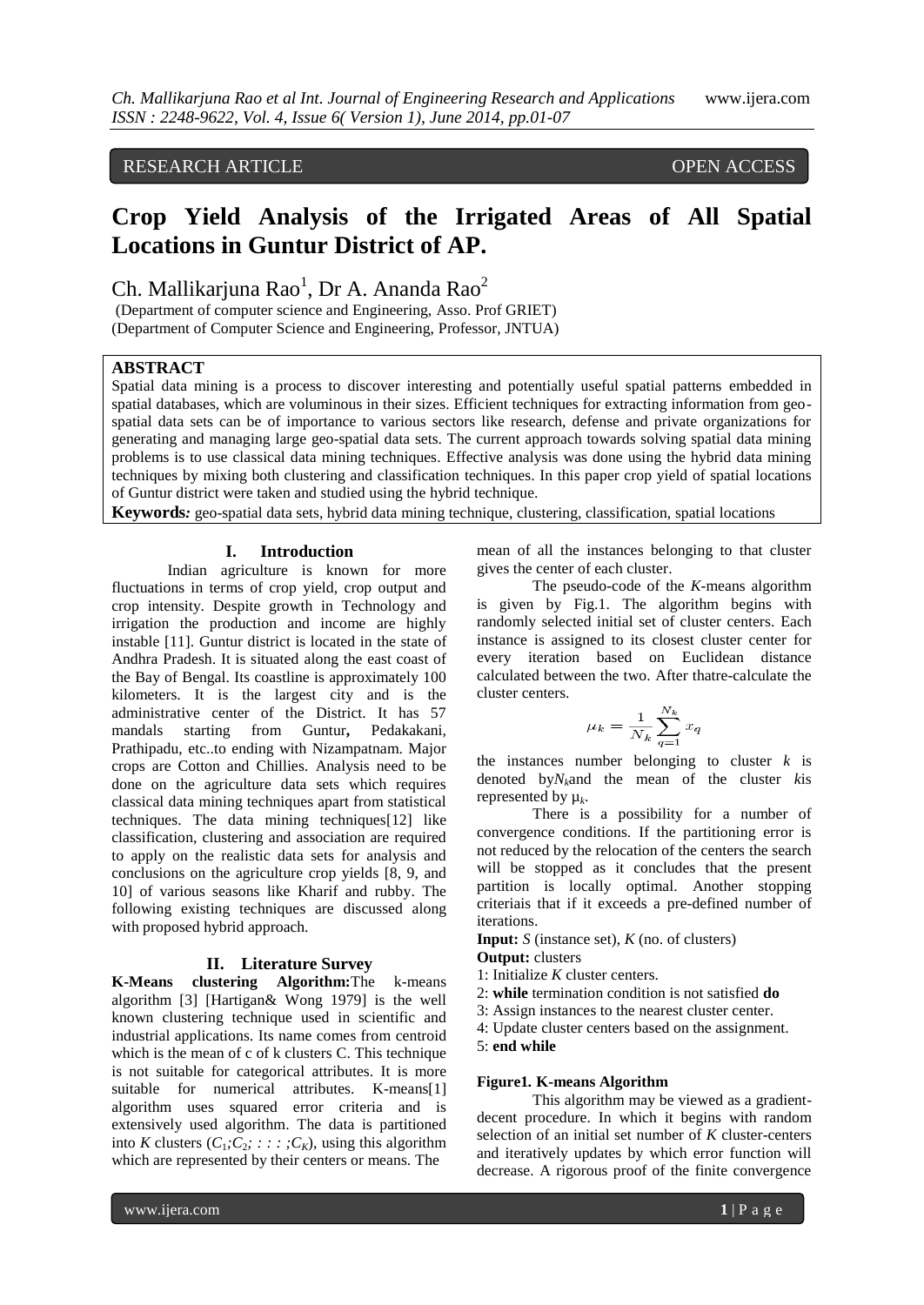of the *K*-means type algorithms is given in [4]. The complexity of *T* iterations of the *K*-means algorithm performed on a sample size of *m* instances, each characterized by *N* attributes, is:  $O(T \times K \times m \times N)$ . This linear complexity is one of the reasons for the popularity of the *K*- means algorithms. Even if the number of instances is substantially large (which often is the case nowadays), this algorithm is computationally attractive. Thus, the *K*-means algorithm has an advantage in comparison to other clustering methods (e.g. hierarchical clustering methods), which have non-linear complexity. Other reasons for the algorithm's popularity are its ease of interpretation, simplicity of implementation, speed of convergence and adaptability to sparse data [5]. The Achilles heel of the *K*-means algorithm involves the selection of the initial partition. The algorithm is very sensitive to this selection, which may make the difference between global and local minimum. Being a typical partitioning algorithm, the *K*-means algorithm works well only on data sets having isotropic clusters, and is not as versatile as single link algorithms, for instance.

In addition, this algorithm is sensitive to noisy data and outliers (a single outlier can increase the squared error dramatically); it is applicable only when mean is defined (namely, for numeric attributes); and it requires the number of clusters in advance, which is not trivial when no prior knowledge is available. The use of the *K*-means algorithm is often limited to numeric attributes.

The similarity measure for numeric attributes and categorical attributes differ in the first case take the square Euclidean distance; where as in second case take the number of mismatches between objects and the cluster prototypes.

Another partitioning algorithm, which attempts to minimize the SSE is the *K*-medoids or PAM (partition around medoids[2]). It is similar to the *K*-means algorithm. It differs with k-means mainly in representation of the different clusters. Each cluster is represented by the most centric object in the cluster, rather than by the implicit mean that may not belong to the cluster. This method is more robust than *K*-means algorithm even if there is noise and outliers. The influence of outliers is less. The processing of K-means is less costlierwhen compared to this. It is required to declare the number of clusters K for both the methods.It is not mandatory to use only SSE. Estivill-Castro (2000) analyzed the total absolute error criterion. He stated that it is better to summing up the absolute error instead of summing up the squared error. This method is superior in terms of robustness, but it requires more computational effort. The objective function is defined as the sum of discrepancies between a point and its centroid which is expressed through an appropriate distance. The total intra-cluster variance is the norm based

objective function, and is defined as the sum of squares of errors between the points and the corresponding centroids,

$$
E(C) = \sum_{j=1}^{k} x_i \, \epsilon c_j \, \|x_i - c_j\|^2
$$

It can be rationalized as log-likelihood for normally distributed mixture model. In Statistic it is extensively used. Therefore, it is derived from general framework of probability. Its iterative optimization has two versions. The first technique is similar to EM algorithm one of the Data mining technique. It has two-stepsof major iterations in which first time reassigns all the points to their nearest centroids, and second timerecompute centroids of newly formed groups. Iterations continue until a stopping criterion is achieved (for example, no reassignments happen). This version is known as Forgy.s algorithm [6] and has many advantages:

- It easily works with any -norm p L
- It allows straightforward parallelization[5]
- It is insensitive with respect to data ordering. If a move has a positive effect, the point is relocated and the two centroids are recomputed.

**J48 algorithm:**J48 **[7]**is the optimization of C4.5 algorithm and also animprovised versions of it.Its output result is a Decision tree which is of a tree structure. It has a root node, along with intermediate nodes apart from leaf nodes. Except Root node and leaf nodes every other node in the tree consistsof decision and which leads to our result. This tree divides the given space of a data set into areas of mutually exclusive. In this its data points are described by every area will have a label, a value or an action.The criterion of splitting is used to find which attribute makes the best split on the portion of tree of the training data set which in turn reaches to a particular node. Decision tree is formed by using the children attribute of the data set.

### **III. Proposed Approach**

The raw data set was converted to the required format and then apply the data mining technique namely kmeans clustering algorithm and then we get the new data set namely clustered data set. The classification technique J48 was applied on that clustered data set which results in hybrid model.

# **IV. Implementation of proposed approach**

A data set on Irrigation for the Year 2007- 08& 2011-12 of Guntur district were considered for analysis with k-means (or simple k-means) clustering data [8,9] mining technique having 15 attributes namely Mandal, latitude, latitude1, longitude, longitude1, crop, area\_irrigated, area\_unirrigated, etc. Clustering is an Unsupervised one and here Missing values are replaced with mean and mode apart from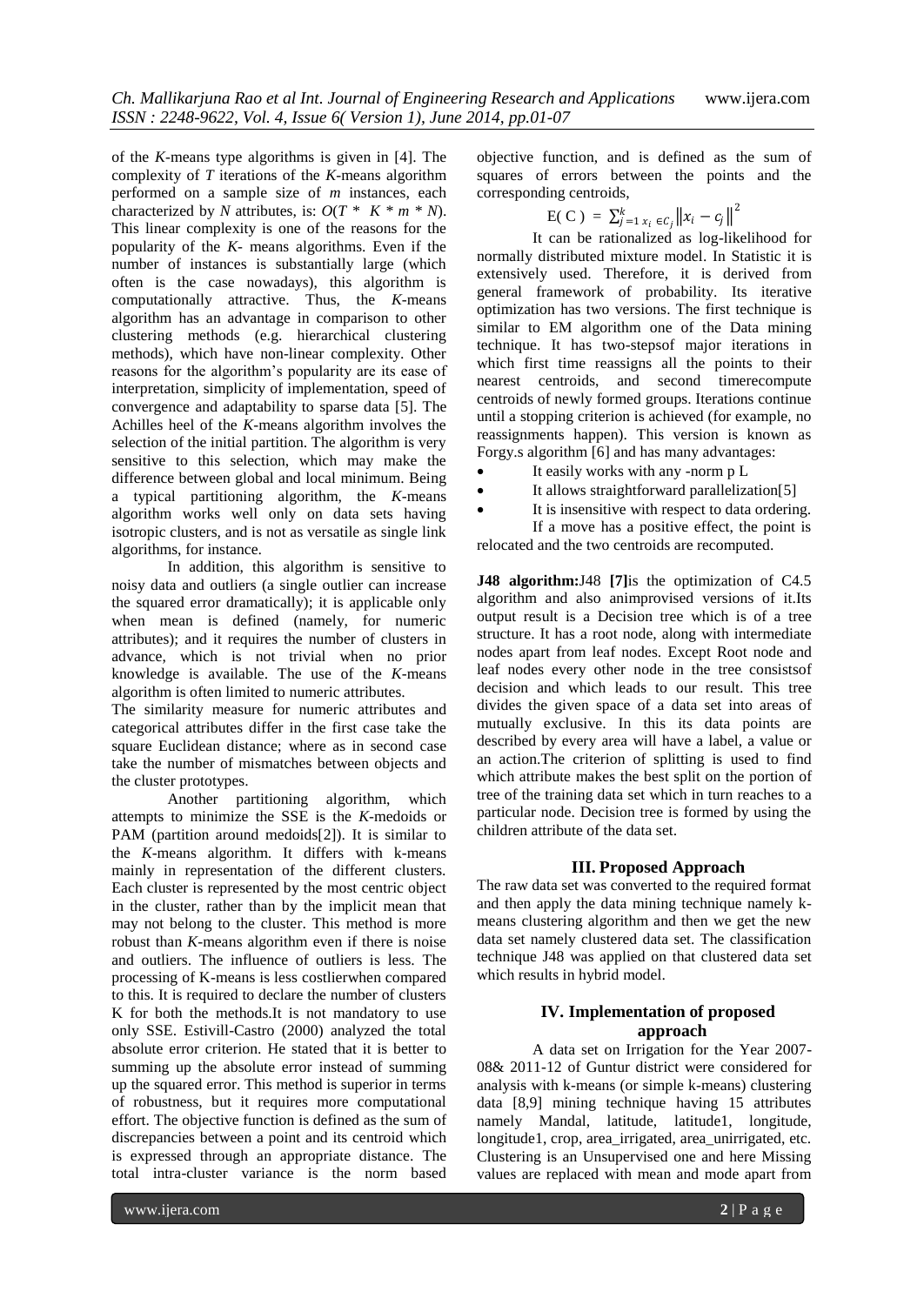Discretization with 10 bins. Here full training set as the clustering model. The cluster table was represented by Table 1 and Cluster proximities were given by Table2. The cluster graph was shown below in Fig.2. The 5 clusters are shown in 4 different colors with instances on x-axis and mandals on yaxis. A hybrid model was developed and applied after applying K-means clustering.We took the J48 classification technique on the obtained clustered data set. The result was summarized as follows. It is with Minimum confidence is 0.25 and binary tree classifier. It also has same number of instances i.e.114 with 19 attributes. The attributes are Instance number, mandal, latitude, latitude1, longitude, longitude1, crop, area irrigated, area\_unirrigated, area\_total, etc. attributes. The J48 pruned tree is given below.

### **crop = Cotton**

```
| latitude<= 16.37184
```

```
| | area_unirrigated<= 3947: cluster4 (34.0/2.0)
```

```
| | area_unirrigated> 3947: cluster3 (6.0)
```

```
| latitude> 16.37184: cluster3 (17.0/1.0)
```

```
crop = Chillies
| pr
```
**oductivity\_unirrigated<= 3.239**

**| | latitude <= 16.340198**

**| | | production\_irrigated<= 11367.5: cluster2 (35.0/1.0)**

**| | | production\_irrigated> 11367.5: cluster1 (2.0)**

**| | latitude > 16.340198: cluster1 (15.0)**

```
| productivity_unirrigated> 3.239: cluster0 (5.0)
```
The pruned tree in tree structure was shown in Fig.3 with crop as root node and clusters as leaf nodes. Correctly Classified Instances are 103 (90.351%) and Incorrectly Classified Instances are 11 (9.649%). Kappa statistic value is 0.8716.Kappa is a chancecorrected measure of agreement between the classifications and the true classes. It's calculated by taking the agreement expected by chance away from the observed agreement and dividing by the maximum possible agreement. A value greater than 0 means that your classifier is doing better than chance. The Kappa statistic is near to 1 so it is near to perfect agreement. Confusion Matrix: In the confusion matrix each column represents instances in the predicted class and each row indicates instances in actual class. These mining techniques were applied on various data sets.

### **V. Results & Analysis:**

Initially k-means clustering technique was applied on Guntur Irrigation data set for analysis. Cluster 0: It was found that for the PedanandipaduMandal centroids of the latitude is

16.4542 N, Longitude is 80.0421 E with crop Chillies and area irrigated is 1531 area un-irrigated is 710 with area total is 1946 with highest productivity \_irrigated 5.5 and productivity\_unirrigated is 5. It also has highest production\_irrigated and lowest Production unirrigated with Productivity total and Production\_total as 0.

Cluster1 and 2 are also chillies as crop and production-irrigated is highest in cluster1with mandalsMangalagiri and chebrolu. Cluster 3 and 4 are with Mandals Guntur and nagaram and cotton is their crop. Cluster 3 is with highest area-irrigated and area\_unirrigated. It also has highest area\_total and production-unirrigated among the clusters. Confusion matrix shows that cluster 0 was classified accurately next to that was cluster 2. In cluster 1 out of 18 instances 23 were classified under cluster 2 and 1 was classified under cluster 3. Cluster3 and4 are not classified correctly. The values of TP rate and Fmeasure for cluster 0 are 1 indicates they are classified accurately. Cluster2 and 4 are also has TP rate and F-measure are almost 1,so classified almost accurately.

Fig.4 and Fig.5 are showing that the irrigated areas of major crops cotton and chillis across mandals are increasing from the years 2007-08 to the years 2011-12. In these graphs number of mandals were taken along x-axis and Irrigated area along y-axis. Cotton area in Hectors is higher than Chillis area in Hectors shown in Fig.6. in this graph name of the mandalswere taken along x-axis and Area in Hectors is taken along y-axis. Interesting measures were found when Association rule Apriori was applied on the clustered spatial data set and the rules were shown in fig.7 and fig.8. Initially discretization was done on the clustered data set as a hybrid technique later apriori association rule was applied. It was found that as we increase min support from 0.1to 0.4 and to 0.6 and then to 0.8 keeping minimum support to 0.9 constant the Latitude  $1 = N$ , Longitude  $1 = E$ , and Productivity\_total are associated with 114 instances and along with the other attribute productivity\_irrigated are together formed association rules with 99 instances. When minimum support and minimum confidence attains values both 0.9 or either of them takes the values 0.9 or 1.0 vice versa or both takes values as 1.0 the attributes  $longitude1(E)$ , latitude  $1(N)$  and Productivity total are only associated together.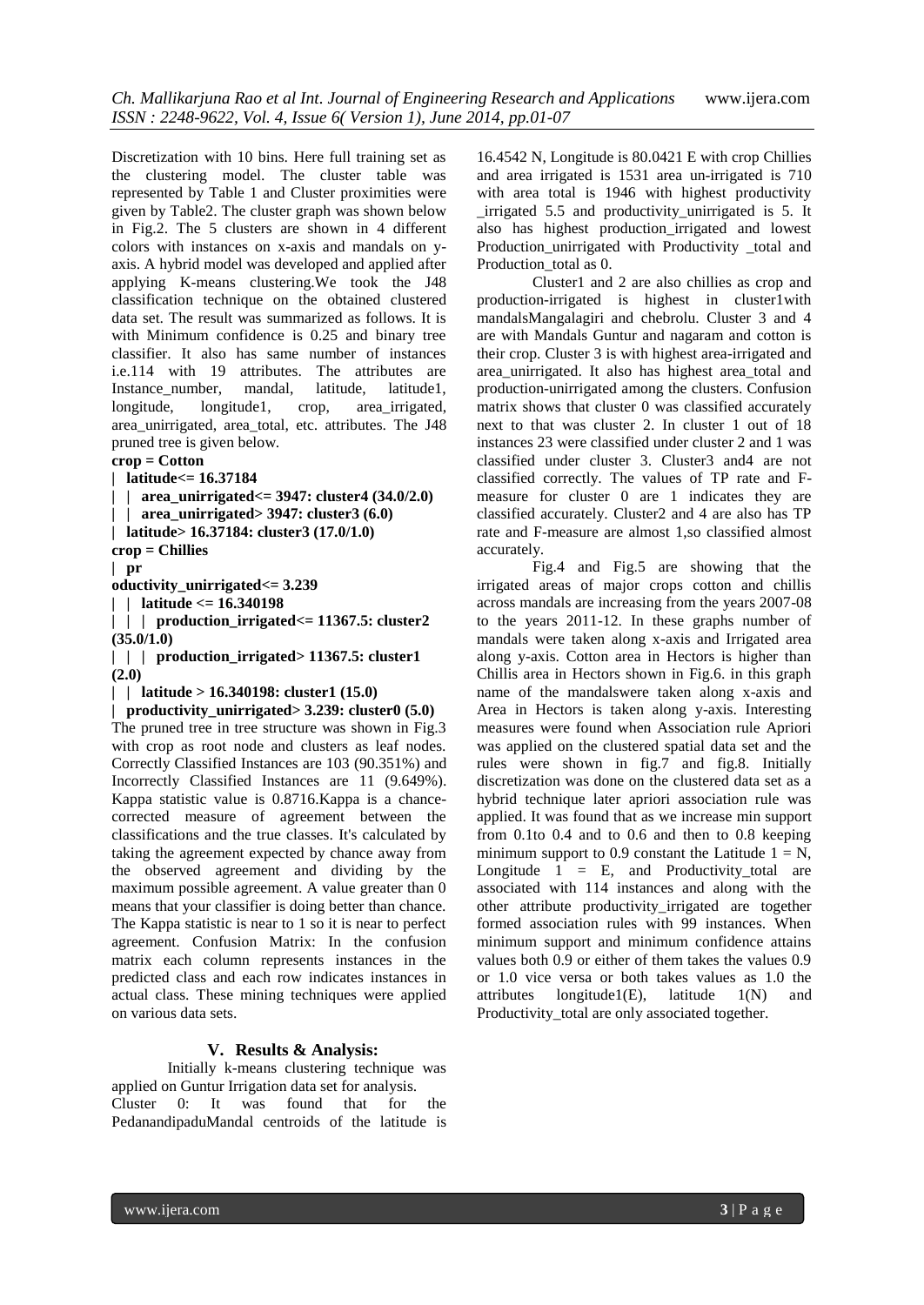| <b>Cluster centroids:</b><br>Cluster# |                  |             |                                 |            |               |              |                 |            |                |
|---------------------------------------|------------------|-------------|---------------------------------|------------|---------------|--------------|-----------------|------------|----------------|
| <b>Attribute</b>                      | <b>Full Data</b> | $\mathbf 0$ |                                 | 2          | 3             | 4            |                 |            |                |
| (114)                                 | (5)              | (18)        | (35)                            | (23)       | (33)          |              |                 |            |                |
| mandal                                |                  | Guntur      | Pedanandipadu Mangalagiri       |            |               |              | <b>Chebrolu</b> | Guntur     | <b>Nagaram</b> |
| latitude                              | 16.2535          | 16.4542     | 16.4478                         |            | 16.1354       | 16.4331      | 16.1173         |            |                |
| latitude1                             | N                | N           | N                               | N          | N             | N            |                 |            |                |
| longitude                             |                  | 80.2683     | 80.0421                         | 80.0966    |               | 80.3918      | 80.0998         | 80.3826    |                |
| longitude1                            |                  | E           | E                               | E          | E             | E            | E               |            |                |
| crop                                  | <b>Cotton</b>    |             | <b>ChilliesChilliesChillies</b> |            | <b>Cotton</b> | Cotton       |                 |            |                |
| area_irrigated                        |                  |             | 1476.8222 1531.7644             |            | 1737.3037     | 1108.6413    |                 | 1901.1014  | 1421.202       |
| area_unirrigated                      |                  |             | 1995.4521                       | 710.4      | 970.7976      |              | 1391.1284       | 4536.2805  |                |
| 1619.1283                             |                  |             |                                 |            |               |              |                 |            |                |
| area total                            |                  | 2566.5663   | 1946.8                          |            | 2179.3889     | 1485.2265    | 5499.0681       |            | 1974.6685      |
| productivity_irrigated                |                  | 5.186       | 5.531                           | 5.4436     |               | 5.4042       | 4.7033          | 5.0984     |                |
| productivity_unirrigated 2.7223       |                  |             | 5.0448                          | 2.7092     |               | 2.7223       | 2.2873          | 2.6809     |                |
| productivity total                    |                  | $\bf{0}$    | $\mathbf{0}$<br>$\bf{0}$        |            | $\mathbf{0}$  | $\mathbf{0}$ | $\bf{0}$        |            |                |
| production_irrigated                  |                  | 11367.5     | 11772.9                         | 13594.4167 |               | 10537.5143   |                 | 11100.7391 | 11157.6061     |
| production_unirrigated                |                  | 9012.8438   | 3560                            | 8729.3524  |               | 9012.8438    | 11117.8492      |            | 8526.5388      |
| production_total 0                    |                  | $\bf{0}$    | 0                               | $\bf{0}$   | $\mathbf 0$   | 0            |                 |            |                |

Table 1: Cluster table on Irrigation data set



Fig.2: Cluster graph



Fig.3: Pruned tree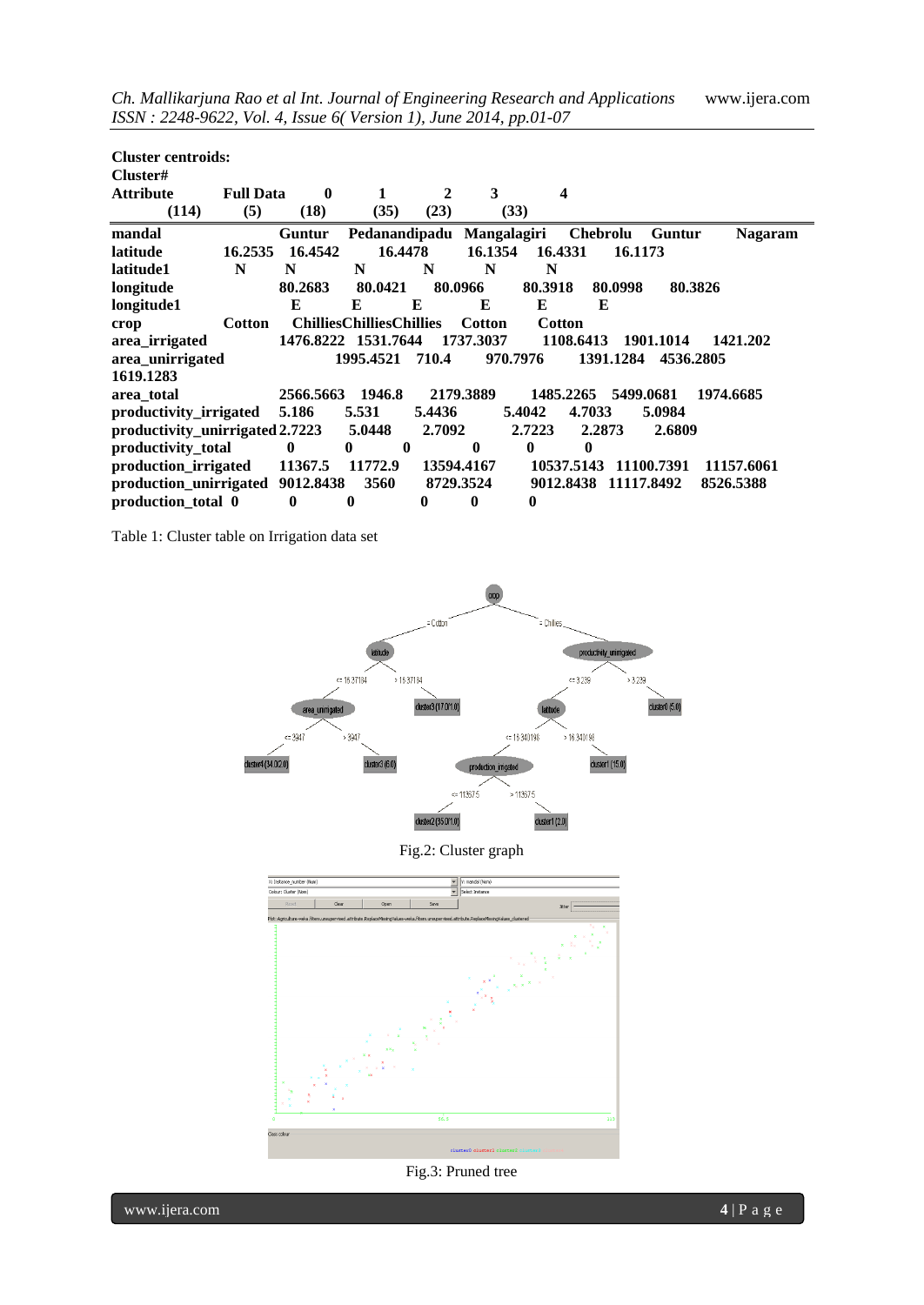Cluster-I Cluster-II Cluster-III Cluster-IV Cluster - V 5 | 1.682367 | 1 | 1.682367 | 1 | 1.682367 | 1 | 1.682367 | 1 | 1.682367 4 1.682367 3 2.236069 2 2.236069 3 2.236069 3 2.236069 2 1.682367 4 2.236069 4 2.236069 2 2.236069 4 2.236069 3 1.682367 5 2.236069 5 2.236069 5 2.236069 2 2.236069

*Ch. Mallikarjuna Rao et al Int. Journal of Engineering Research and Applications* www.ijera.com *ISSN : 2248-9622, Vol. 4, Issue 6( Version 1), June 2014, pp.01-07*

Table2. Clusters along with their Proximities

The Confusion Matrix is given as below

- a bc  $d \cdot e \le -$  classified as
- 5 0 0 0 0 |  $a = cluster0$
- $0 14 3 1 0 | b = cluster1$
- 0 0 34 0 1 | c = cluster2
- $0 \t2 \t0 \t20 \t1 \t d = cluster3$
- 0 0 1 2 30 | e = cluster4



Fig4: Cotton irrigated area across years and mandals



Fig.5: Chillis irrigated area across years and mandals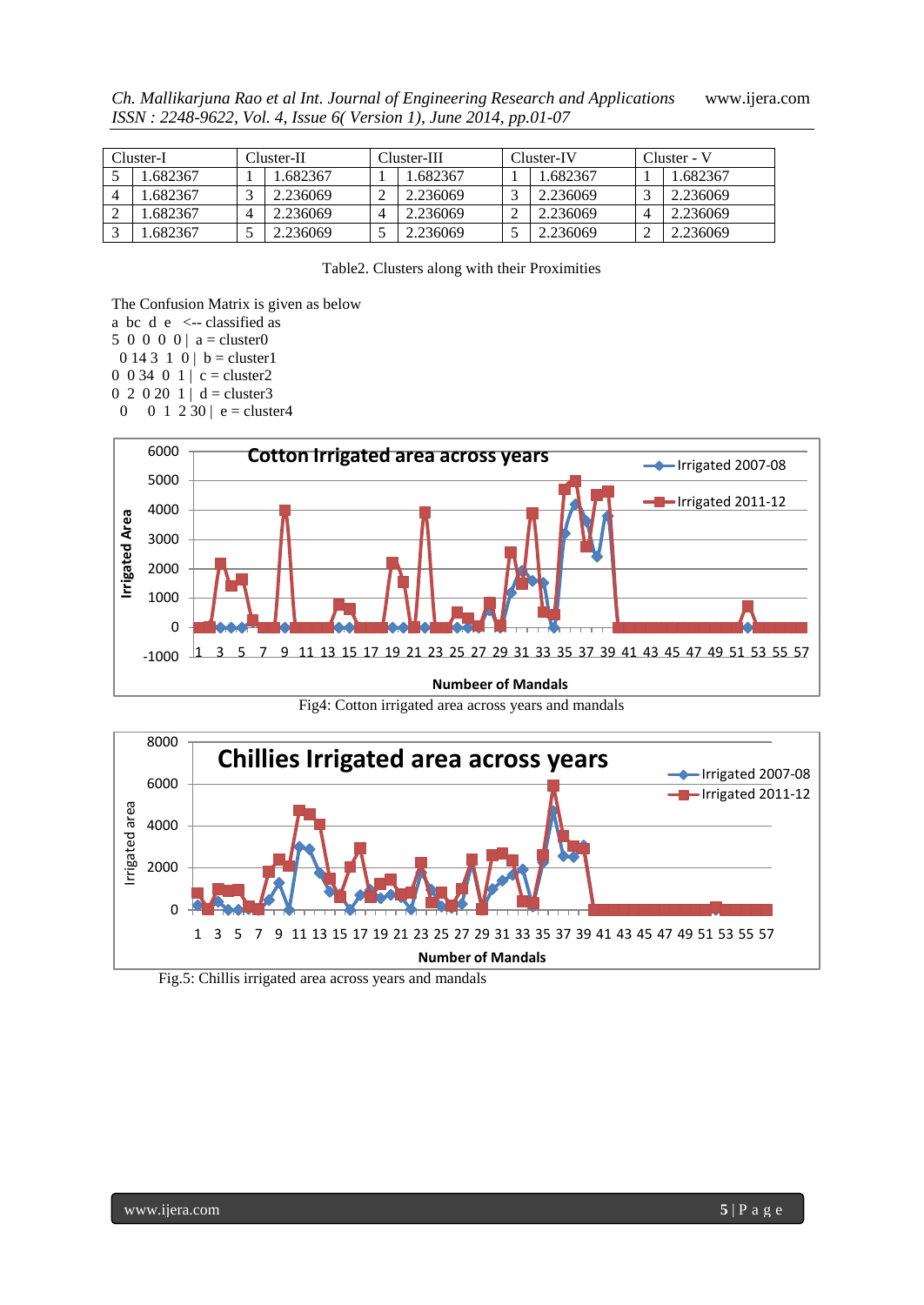

Fig.6: Cotton and Chilli area in Hectors across Mandals of Guntur

Best rules found:

- 1. longitude1=E 114 ==> latitude1=N 114 <conf:(1)> lift:(1) lev:(0) [0] conv:(0)
- 2. latitude1=N 114 ==> longitude1=E 114 <conf:(1)> lift:(1) lev:(0) [0] conv:(0)
- 3. productivity\_total='All'  $114$  ==> latitude1=N  $114$  <conf:(1)> lift:(1) lev:(0) [0] conv:(0)
- 4. latitude1=N  $114$  = > productivity total='All'  $114$  <conf:(1) lev:(0)  $[0]$  conv:(0)
- 5. productivity\_total='All'  $114$  ==> longitude1=E  $114$  <conf:(1)> lift:(1) lev:(0) [0] conv:(0)
- 6. longitude1=E 114 ==>productivity\_total='All' 114  $\langle$ conf:(1)> lift:(1) lev:(0) [0] conv:(0)
- 7. longitude1=E productivity\_total='All'  $114$  ==> latitude1=N  $114$  <conf:(1)> lift:(1) lev:(0) [0] conv:(0)
- 8. latitude1=N productivity\_total='All'  $114$  ==> longitude1=E  $114$  <conf:(1)> lift:(1) lev:(0) [0] conv:(0)
- 9. latitude1=N longitude1=E 114 = > productivity\_total='All' 114  $\langle$  conf:(1)> lift:(1) lev:(0) [0] conv:(0)
- 10. productivity total='All'  $114 ==$  latitude1=N longitude1=E 114  $\langle$ conf:(1)> lift:(1) lev:(0) [0] conv:(0)
- 11. longitude1=E 114 ==> latitude1=N productivity total='All' 114  $\langle$  conf:(1)> lift:(1) lev:(0) [0] conv:(0)
- 12. latitude1=N  $114$  =  $>$  longitude1=E productivity total='All' 114  $\lt$  conf:(1) $>$  lift:(1) lev:(0) [0] conv:(0)
- 13. productivity irrigated='(4.967-5.5112]' 99 ==> latitude1=N 99  $\langle \text{conf:}(1)\rangle$  lift:(1) lev:(0) [0] conv:(0)
- 14. productivity\_irrigated='(4.967-5.5112]' 99 ==> longitude1=E 99 <conf:(1)> lift:(1) lev:(0) [0] conv:(0)
- 15. productivity irrigated='(4.967-5.5112]' 99 ==>productivity total='All' 99 <conf:(1)> lift:(1) lev:(0) [0] conv:(0)
- 16. longitude1=E productivity\_irrigated='(4.967-5.5112]'  $99 \equiv \Rightarrow$  latitude1=N 99 <conf:(1)> lift:(1) lev:(0)  $[0]$  conv: $(0)$
- 17. latitude1=N productivity\_irrigated='(4.967-5.5112]'  $99 \implies$  longitude1=E  $99 \lt \text{conf:}(1)$  lev:(0)  $[0]$  conv: $(0)$
- 18. productivity\_irrigated='(4.967-5.5112]'  $99 ==$ > latitude1=N longitude1=E  $99$  <conf:(1)> lift:(1) lev:(0)  $[0]$  conv: $(0)$
- 19. productivity\_irrigated='(4.967-5.5112]' productivity\_total='All' 99 ==> latitude1=N 99 <conf:(1)> lift:(1) lev: $(0)$  [0] conv: $(0)$
- 20. latitude1=N productivity\_irrigated='(4.967-5.5112]' 99 ==>productivity\_total='All' 99 <conf:(1)> lift:(1) lev:(0) [0] conv:(0)

Fig.7 Association rules when minimum support =  $0.85$  and minimum confidence =  $0.9$ 

Best rules found:

- 1. longitude1=E  $114 ==$  latitude1=N  $114$  <conf:(1) lift:(1) lev:(0) [0] conv:(0)
- 2. latitude1=N 114 ==> longitude1=E 114  $\langle$  <conf:(1)> lift:(1) lev:(0) [0] conv:(0)
- 3. productivity total='All'  $114$  ==> latitude1=N  $114$  <conf:(1)> lift:(1) lev:(0) [0] conv:(0)
- 4. latitude1=N  $114$  = > productivity\_total='All'  $114$  <conf:(1) lev:(0)  $[0]$  conv:(0)
- 5. productivity total='All'  $114$  ==> longitude1=E 114 <conf:(1)> lift:(1) lev:(0) [0] conv:(0)
- 6. longitude1=E 114 = = > productivity\_total='All' 114  $\langle$  conf:(1) > lift:(1) lev:(0) [0] conv:(0)
- 7. longitude1=E productivity total='All'  $114$  ==> latitude1=N  $114$  <conf:(1)> lift:(1) lev:(0) [0] conv:(0)
- 8. latitude1=N productivity\_total='All'  $114$  ==> longitude1=E  $114$  <conf:(1)> lift:(1) lev:(0) [0] conv:(0)
- 9. latitude1=N longitude1=E 114 = productivity\_total='All' 114  $\langle$ conf:(1)> lift:(1) lev:(0) [0] conv:(0)
- 10. productivity\_total='All'  $114$  ==> latitude1=N longitude1=E  $114 \quad \text{conf:}(1)$  > lift:(1) lev:(0) [0] conv:(0)
- 11. longitude1=E 114 ==> latitude1=N productivity\_total='All' 114  $\langle$  conf:(1)> lift:(1) lev:(0) [0] conv:(0)
- 12. latitude1=N  $114$  ==> longitude1=E productivity\_total='All'  $114 \quad \text{conf:}(1)$  > lift:(1) lev:(0) [0] conv:(0)

Fig.7 Association rules when minimum support  $= 1.0$  and minimum confidence  $= 1.0$